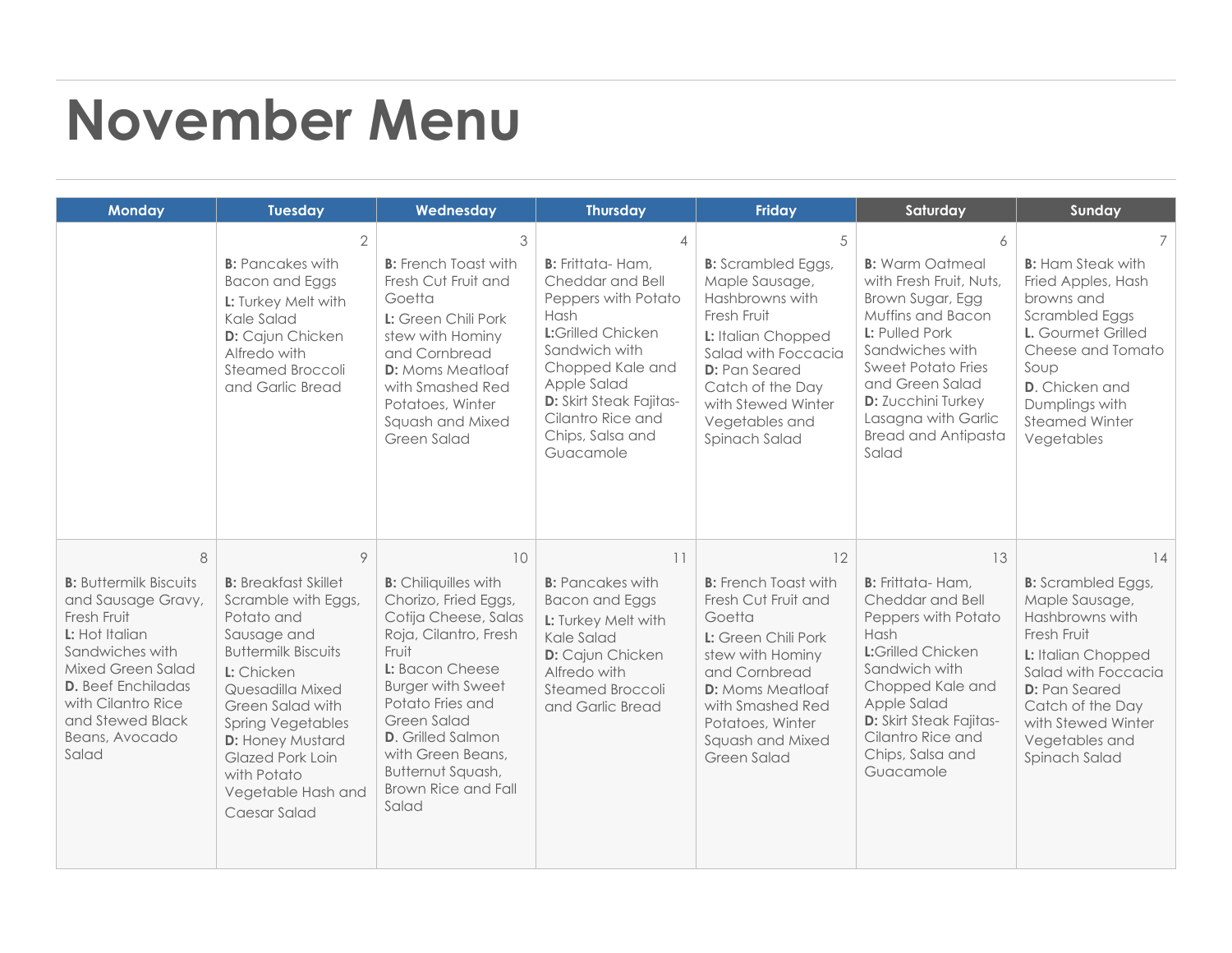| 15<br><b>B:</b> Warm Oatmeal<br>with Fresh Fruit, Nuts.<br>Brown Sugar, Egg<br>Muffins and Bacon<br>L: Pulled Pork<br>Sandwiches with<br><b>Sweet Potato Fries</b><br>and Green Salad<br><b>D:</b> Zucchini Turkey<br>Lasagna with Garlic<br><b>Bread and Antipasta</b><br>Salad | 16<br><b>B:</b> Ham Steak with<br>Fried Apples, Hash<br>browns and<br><b>Scrambled Eggs</b><br>L. Gourmet Grilled<br>Cheese and Tomato<br>Soup<br><b>D.</b> Chicken and<br>Dumplings with<br><b>Steamed Winter</b><br>Vegetables        | 17<br><b>B:</b> Buttermilk Biscuits<br>and Sausage Gravy,<br>Fresh Fruit<br>L: Hot Italian<br>Sandwiches with<br>Mixed Green Salad<br><b>D.</b> Beef Enchiladas<br>with Cilantro Rice<br>and Stewed Black<br>Beans, Avocado<br>Salad                                             | 18<br><b>B:</b> Breakfast Skillet<br>Scramble with Eggs,<br>Potato and<br>Sausage and<br><b>Buttermilk Biscuits</b><br>L: Chicken<br>Quesadilla Mixed<br>Green Salad with<br><b>Spring Vegetables</b><br><b>D:</b> Honey Mustard<br>Glazed Pork Loin<br>with Potato<br>Vegetable Hash and<br>Caesar Salad | 19<br><b>B:</b> Chiliquilles with<br>Chorizo, Fried Eggs,<br>Cotija Cheese, Salas<br>Roja, Cilantro, Fresh<br>Fruit<br>L: Bacon Cheese<br><b>Burger with Sweet</b><br>Potato Fries and<br>Green Salad<br><b>D.</b> Grilled Salmon<br>with Green Beans,<br>Butternut Squash,<br>Brown Rice and Fall<br>Salad | 20<br><b>B:</b> Pancakes with<br><b>Bacon and Eggs</b><br>L: Turkey Melt with<br>Kale Salad<br>D: Cajun Chicken<br>Alfredo with<br>Steamed Broccoli<br>and Garlic Bread                                                                                                                                          | 21<br><b>B:</b> French Toast with<br>Fresh Cut Fruit and<br>Goetta<br>L: Green Chili Pork<br>stew with Hominy<br>and Cornbread<br><b>D:</b> Moms Meatloaf<br>with Smashed Red<br>Potatoes, Winter<br>Squash and Mixed<br>Green Salad                                                                               |
|----------------------------------------------------------------------------------------------------------------------------------------------------------------------------------------------------------------------------------------------------------------------------------|-----------------------------------------------------------------------------------------------------------------------------------------------------------------------------------------------------------------------------------------|----------------------------------------------------------------------------------------------------------------------------------------------------------------------------------------------------------------------------------------------------------------------------------|-----------------------------------------------------------------------------------------------------------------------------------------------------------------------------------------------------------------------------------------------------------------------------------------------------------|-------------------------------------------------------------------------------------------------------------------------------------------------------------------------------------------------------------------------------------------------------------------------------------------------------------|------------------------------------------------------------------------------------------------------------------------------------------------------------------------------------------------------------------------------------------------------------------------------------------------------------------|--------------------------------------------------------------------------------------------------------------------------------------------------------------------------------------------------------------------------------------------------------------------------------------------------------------------|
| 22<br><b>B:</b> Frittata-Ham,<br>Cheddar and Bell<br>Peppers with Potato<br>Hash<br>L:Grilled Chicken<br>Sandwich with<br>Chopped Kale and<br>Apple Salad<br><b>D:</b> Skirt Steak Fajitas-<br>Cilantro Rice and<br>Chips, Salsa and<br>Guacamole                                | 23<br><b>B B:</b> Scrambled Eggs,<br>Maple Sausage,<br>Hashbrowns with<br>Fresh Fruit<br>L: Italian Chopped<br>Salad with Foccacia<br><b>D:</b> Pan Seared<br>Catch of the Day<br>with Stewed Winter<br>Vegetables and<br>Spinach Salad | 24<br><b>B:</b> Warm Oatmeal<br>with Fresh Fruit, Nuts,<br>Brown Sugar, Egg<br>Muffins and Bacon<br>L: Pulled Pork<br>Sandwiches with<br><b>Sweet Potato Fries</b><br>and Green Salad<br><b>D:</b> Zucchini Turkey<br>Lasagna with Garlic<br><b>Bread and Antipasta</b><br>Salad | 25<br><b>B:</b> Ham Steak with<br>Fried Apples, Hash<br>browns and<br><b>Scrambled Eggs</b><br>L. Gourmet Grilled<br>Cheese and Tomato<br>Soup<br>D. Chicken and<br>Dumplings with<br><b>Steamed Winter</b><br>Vegetables                                                                                 | 26<br><b>B:</b> Buttermilk Biscuits<br>and Sausage Gravy,<br>Fresh Fruit<br><b>L:</b> Thanksgiving Feast<br>all day. Loosen your<br>belts because we<br>are going to put it<br>on you!!!!!!!                                                                                                                | 27<br><b>B:</b> Breakfast Skillet<br>Scramble with Eggs,<br>Potato and<br>Sausage and<br><b>Buttermilk Biscuits</b><br>L: Chicken<br>Quesadilla Mixed<br>Green Salad with<br><b>Spring Vegetables</b><br><b>D:</b> Honey Mustard<br><b>Glazed Pork Loin</b><br>with Potato<br>Vegetable Hash and<br>Caesar Salad | 28<br><b>B:</b> Chiliquilles with<br>Chorizo, Fried Eggs,<br>Cotija Cheese, Salas<br>Roja, Cilantro, Fresh<br>Fruit<br>L: Bacon Cheese<br><b>Burger with Sweet</b><br>Potato Fries and<br>Green Salad<br><b>D.</b> Grilled Salmon<br>with Green Beans,<br>Butternut Squash,<br><b>Brown Rice and Fall</b><br>Salad |